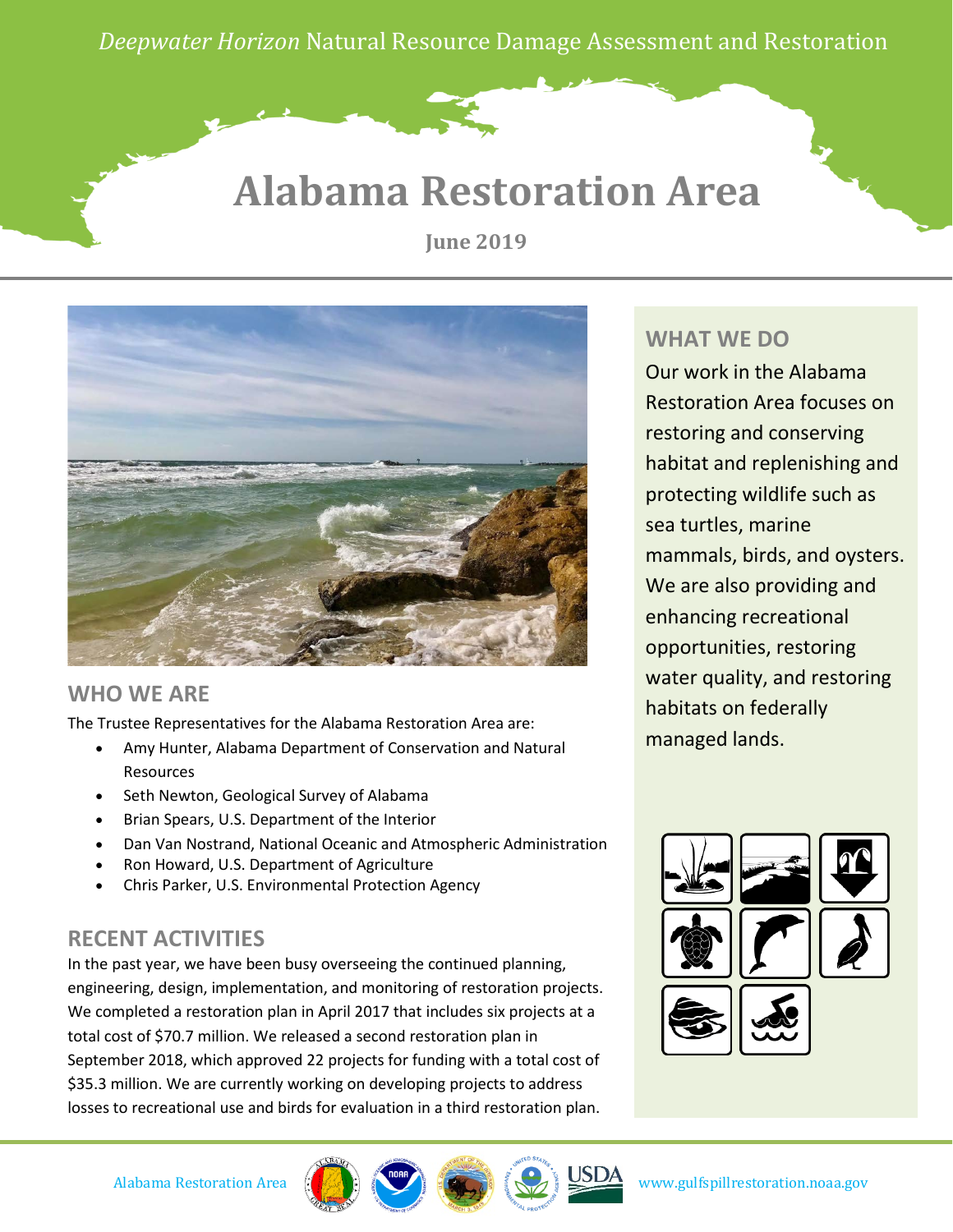# **Alabama Restoration Area**

## RESTORATION OVERVIEW

For more information, visit www.gulfspillrestoration.noaa.gov/restoration-areas/alabama



### Restoration Projects by Goal

#### **REPLENISH AND PROTECT LIVING COASTAL AND MARINE RESOURCES**

Alabama Estuarine Bottlenose Dolphin Protection: Enhancement and Education ( $\odot$  \$686K)

Alabama Oyster Cultch Restoration (◉ \$3.2M)

Coastal Alabama Sea Turtle (CAST) Habitat Usage and Population Dynamics ( $\odot$  \$1.6M)

CAST Protection: Enhancement and Education ( $\odot$  \$907K)

CAST Triage ( $\odot$  \$622K)

CAST Conservation Program ( $\odot$  \$935K)

Colonial Nesting Wading Bird Tracking and Habitat Use Assessment – Two Species ( $\odot$  \$1.5M)

Enhancing Capacity for the Alabama Marine Mammal Stranding Network ( $\odot$  \$2.4M)

Improving Habitat Injured by Spill Response: Restoring the Night Sky ( $\odot$  \$200K)

Oyster Cultch Relief and Reef Configuration ( $\odot$  \$480K)

Oyster Grow-Out and Restoration Reef Placement ( $\odot$  \$962K)

Oyster Hatchery at Claude Peteet Mariculture Center – High Spat Production with Study ( $\odot$  \$2.9M)

Osprey Restoration in Coastal Alabama (◉ \$50K)

Side-scan Mapping of Mobile Bay Relic Oyster Reefs (E&D) ( $\odot$  \$104K)

Southwestern Coffee Island Habitat Restoration Project – Phase I (E&D) (\$825K also included under Restore and Conserve Habitat) ( $\odot$  \$825K)

#### **RESTORE AND CONSERVE HABITAT**

Alabama Dune Restoration Cooperative Project ( $\odot$  \$1.48M) Alabama Swift Tract Living Shoreline (◉ \$5M) Little Lagoon Living Shoreline ( $\odot$  \$210K)

⟳In progress ◉ Monitoring/O&M Complete